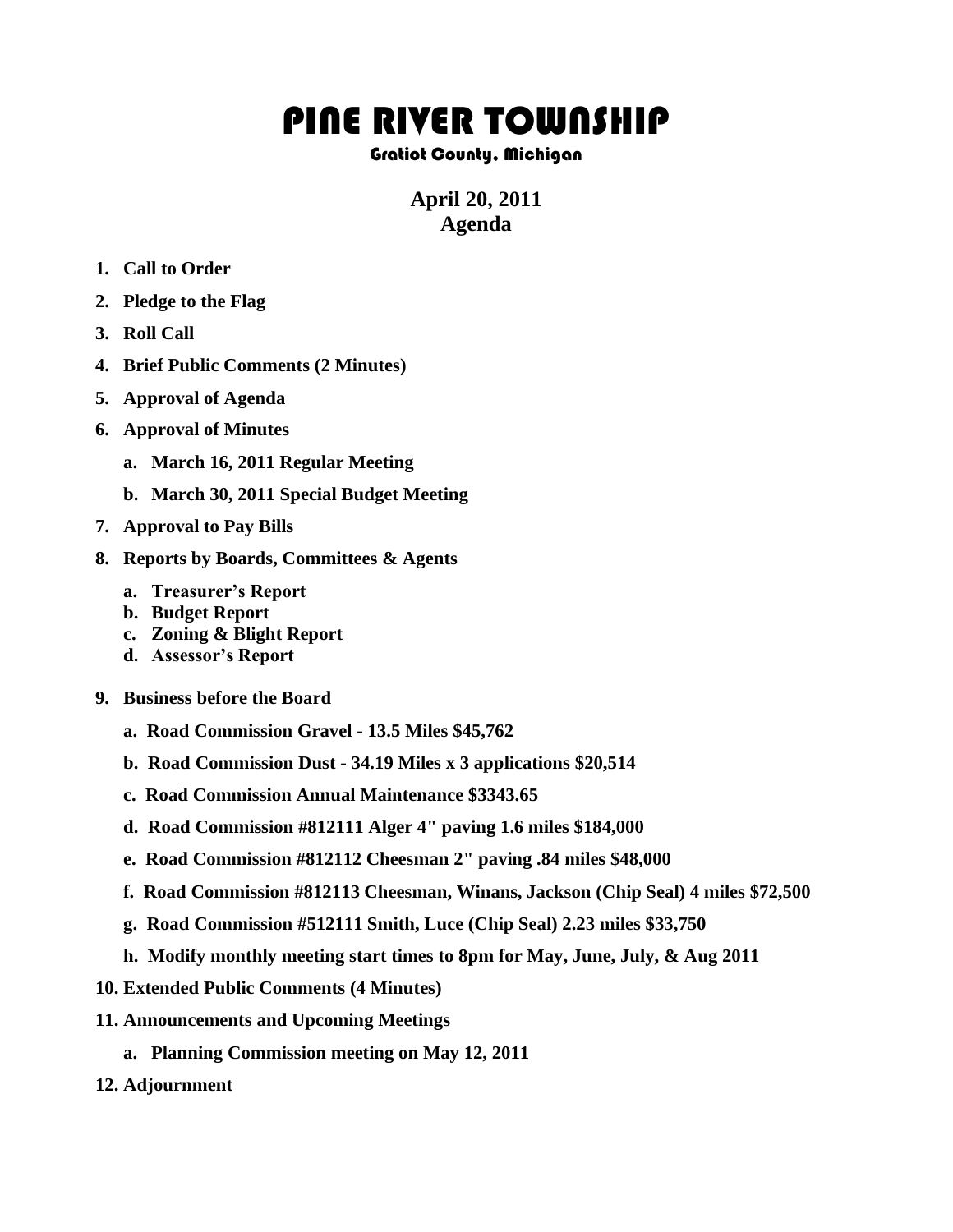## **MINUTES OF THE PINE RIVER TOWNSHIP BOARD MONTHLY MEETING APRIL 20, 2011**

- 1. The regular monthly meeting of Pine River Township Board was called to order at 7:00 pm by Supervisor Beeson at the Township Hall.
- 2. Pledge the flag: The board and the public said the pledge to the flag.
- 3. Roll Call: Rademacher: present, Moeggenborg: present, Baker present, Best: present, Beeson: present. All board members present.
- 4. Brief Public comments (2 minutes): No public comments.
- 5. Approve the Agenda:

 Motion by Moeggenborg: support by Best: to approve the agenda as presented. All board members approved. Motion carried 5-0.

6. Approval of the Minutes:

a. Motion by Best: support by Moeggenborg: to approve the Regular Board Meeting Minutes of March 16, 2011. All board members approved. Motion carried 5-0. b. Motion by Best: support by Baker: to approve the Special Budget Meeting Minutes of March 30, 2011. All board members approved. Motion carried 5-0.

7. Approval to Pay Bills:

 Motion by Moeggenborg: support by Best: to pay bills as presented in the amount of \$ 31,691.07 All board members approved. Motion carried 5-0.

- 8. Reports by Boards , Committees & Agents
	- a. Treasurer's Report Discussion; Report placed on file
	- b. Budget Report Discussion; Report placed on file

c. Zoning & Blight Report – Discussion on Blight Ordinance; Zoning Officer was directed by Board to send letters to residents that are in violation of the ordinance and ask that each one reply in writing when they would be in compliance.

d. Assessor's Report – Discussion;

- 9. Business before the Board:
	- a. Road Commission Gravel Resurfacing Agreement (2011) Motion by Moeggenborg: second by Best to approve gravel resurfacing 13.15 miles of road at a cost of \$ 45,762.00. All board members approved. Motion carried 5-0.
	- b. Road Commission Dust Layer Agreement (2011) Motion by Moeggenborg: second by Best to approve 3 applications of chloride to 34.19 miles of road at a cost of \$20,514.00. All board members approved. Motion carried 5-0.